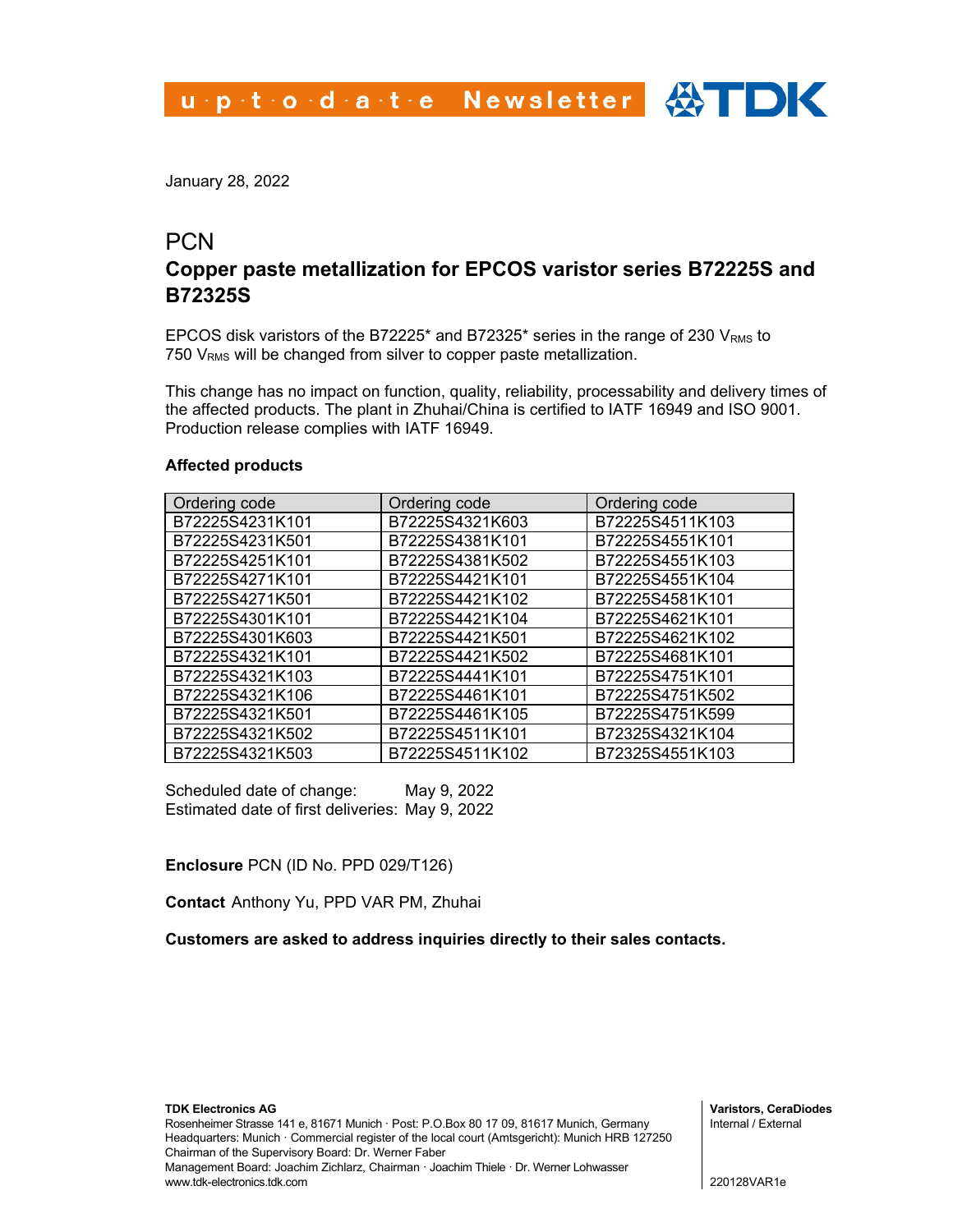

## **Product / Process Change Notification**

|    | 1. ID No. PPD 029/T126                                                                                                                                                                                                                                                                                                                                                                                                                                                                  |                                           | 2. Date of announcement January 28 2022 |                             |  |
|----|-----------------------------------------------------------------------------------------------------------------------------------------------------------------------------------------------------------------------------------------------------------------------------------------------------------------------------------------------------------------------------------------------------------------------------------------------------------------------------------------|-------------------------------------------|-----------------------------------------|-----------------------------|--|
|    | 3. Product / product group<br><b>EPCOS</b> varistors                                                                                                                                                                                                                                                                                                                                                                                                                                    | Old ordering code<br>B72225S*<br>B72325S* | New ordering code<br>no change          | <b>Customer part number</b> |  |
|    | 4. Description of change<br>Copper paste will be introduced for B72225S* and B72325S* series in the voltage range 230 Vrms to 750<br>Vrms.                                                                                                                                                                                                                                                                                                                                              |                                           |                                         |                             |  |
|    | 5. Effect on the product or for the customer (benefit, quality, specification, lead time)<br>This change has no impact on function, quality, reliability or lead time.                                                                                                                                                                                                                                                                                                                  |                                           |                                         |                             |  |
| 6. | Quality assurance measures / risk assessment<br>TDK Zhuhai FTZ is certified according to IATF 16949 and ISO 9001. Production release is in conformance<br>with IATF 16949.                                                                                                                                                                                                                                                                                                              |                                           |                                         |                             |  |
|    | 7. Scheduled date of change May 9, 2022                                                                                                                                                                                                                                                                                                                                                                                                                                                 |                                           |                                         |                             |  |
| 8. | Estimated date of first delivery of changed product May 9, 2022<br>If TDK Electronics AG does not receive notification to the contrary within a period of 10 weeks,<br>TDK Electronics AG assumes that the customer agrees to the change.<br>$\boxtimes$ For an interim period we cannot rule out that old as well as new products will be shipped.<br>Future shipments can consist of old and new products as the new changed product is used as an<br>alternative to the old product. |                                           |                                         |                             |  |
|    | <b>Quality Management</b><br>Name Johann Reiterer                                                                                                                                                                                                                                                                                                                                                                                                                                       |                                           | Signature<br>Signed Reiterer            |                             |  |
|    | <b>Product Marketing</b><br>Name Anthony Yu<br>+86 756 886 3882<br>Tel.<br>Email<br>anthony.yu@tdk.com                                                                                                                                                                                                                                                                                                                                                                                  |                                           | Signature<br>Signed Anthony Yu          |                             |  |
|    | <b>Customer feedback</b>                                                                                                                                                                                                                                                                                                                                                                                                                                                                |                                           |                                         |                             |  |
|    | <b>Customer acknowledgement</b>                                                                                                                                                                                                                                                                                                                                                                                                                                                         |                                           | Signature                               |                             |  |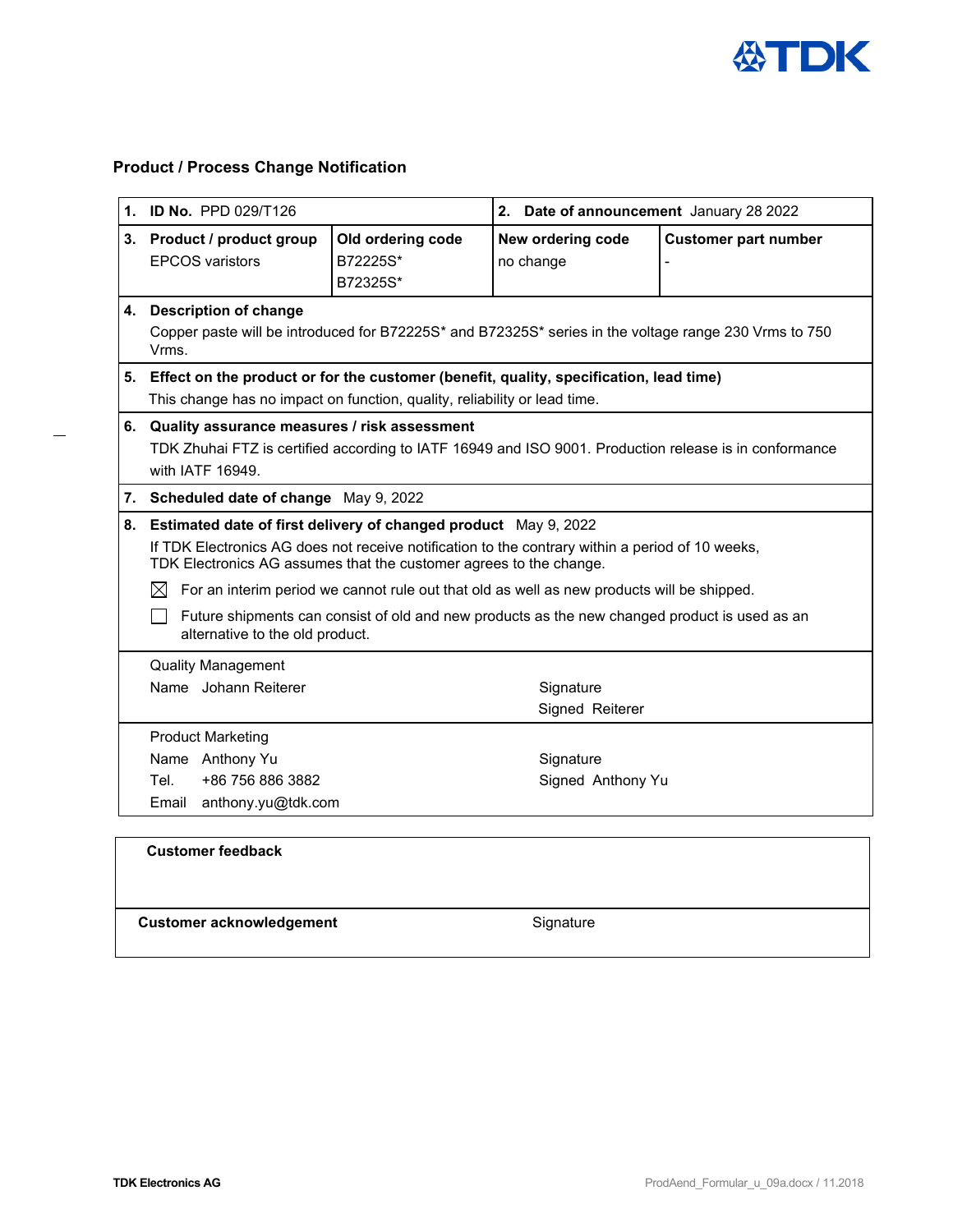January 28 2022

PCN - Copper past metallization for EPCOS Varistor series B72225S & B72325S

### **Affected Parts**

B72225S4231K101 B72225S4231K101V57 B72225S4271K101 B72225S4271K101V57 B72225S4301K101 B72225S4301K101V57 B72225S4301K603 B72225S4301K603V87 B72225S4321K103 B72225S4321K103V57 B72225S4321K502 B72225S4321K502V57 B72225S4321K502V87 B72225S4321K503 B72225S4321K503V87 B72225S4321K603 B72225S4321K603V87 B72225S4381K101 B72225S4381K101V57 B72225S4381K502 B72225S4381K502V57 B72225S4421K101 B72225S4421K101V57 B72225S4421K102 B72225S4421K102V57 B72225S4421K104 B72225S4421K104V57 B72225S4421K104V87 B72225S4441K101 B72225S4441K101V57 B72225S4511K103 B72225S4511K103V57 B72225S4581K101 B72225S4581K101V57 B72225S4621K101 B72225S4621K101V57 B72225S4621K102 B72225S4621K102V57 B72225S4681K101 B72225S4681K101V57 B72325S4321K104 B72325S4321K104V87